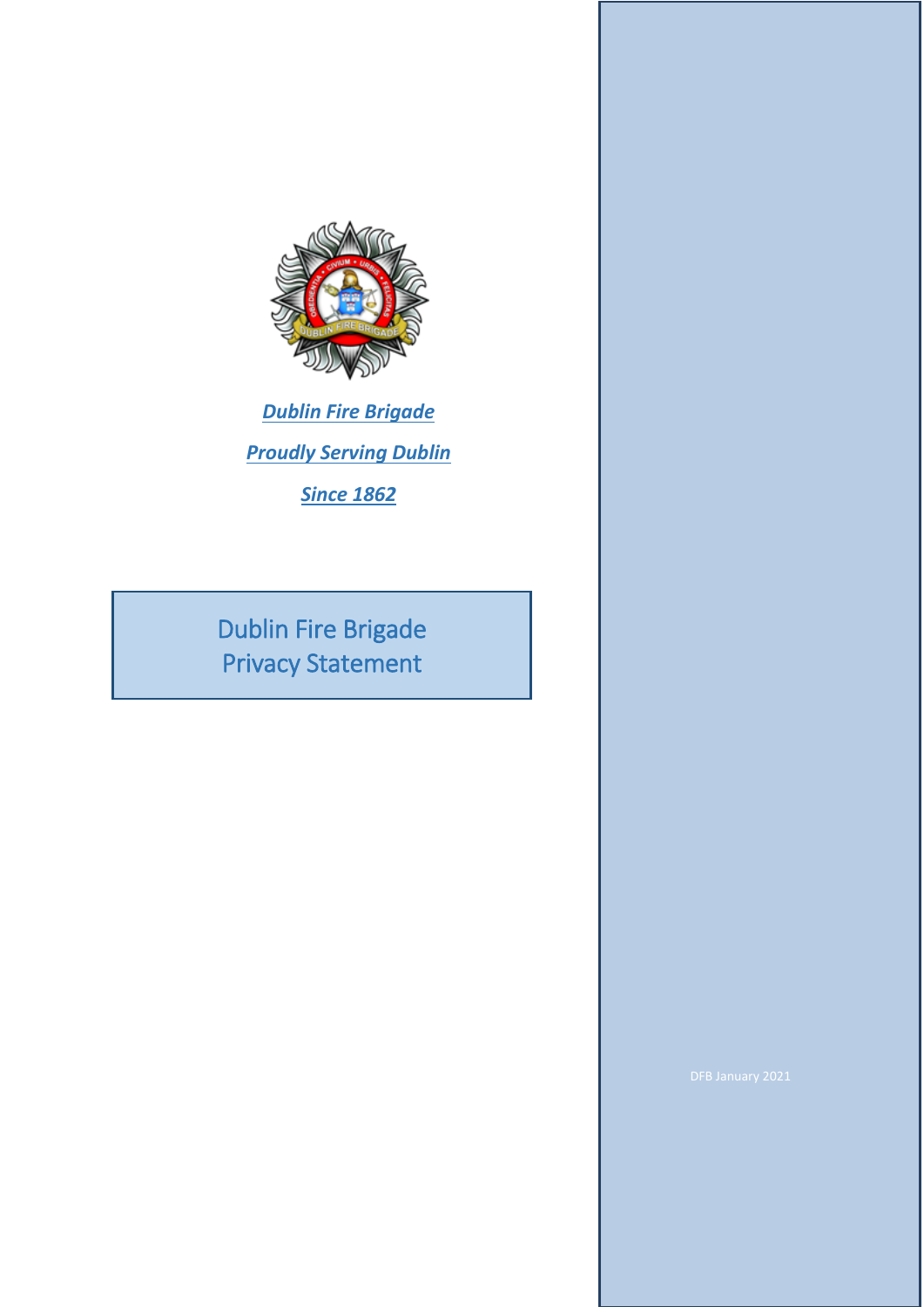## **CONTENTS**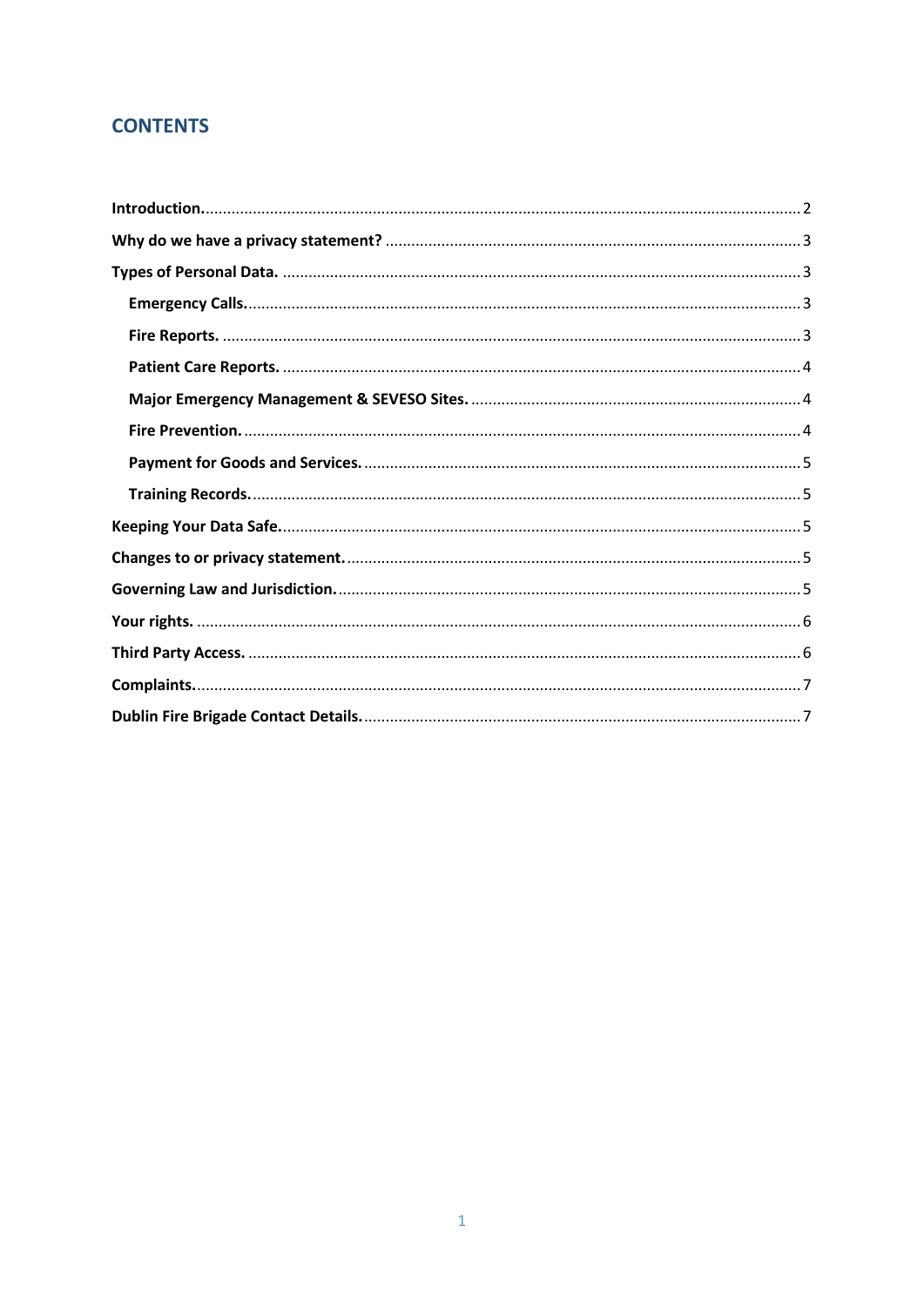#### <span id="page-2-0"></span>Introduction.

Dublin Fire Brigade is a section within Housing and Community Services Department, Dublin City Council. Dublin Fire Brigade provides an integrated Fire, Rescue and Emergency Ambulance Service to the citizens of Dublin City and County; an area of over 920 square kilometres with a population of 1.35m residents. The focused and professional emergency fire service has been operating since 1862 with the service enhanced in 1898 by the addition of a professional Emergency Ambulance Service.

Dublin Fire Brigade runs a Regional Control Centre which processes fire, accident and emergency calls and is responsible for the mobilisation of responses in Dublin City, as well as the counties of Fingal, South Dublin, Dun Laoghaire-Rathdown, Carlow, Cavan, Kildare, Kilkenny, Laois, Longford, Louth, Meath, Monaghan, Offaly, Westmeath, Wexford and Wicklow.

Dublin Fire Brigade also ensures adequate fire safety in buildings and other structures. The Fire Prevention Section administers and implements relevant legislation to improve fire safety management practice and the issue of Fire Safety Certificates. The Fire Prevention Section also works with other sections in Dublin City Council, statutory and voluntary groups to promote and implement fire safety in the community.

The delivery of our high quality services, tailored to meet the needs of our customers, remains one of Dublin Fire Brigade's core objectives. All aspects of Dublin Fire Brigade's service have the International Standards Organisation (ISO) 9001/2008 accreditation. In 2017, Dublin Fire Brigade was awarded the ISO 45001 certification by the National Standards Authority of Ireland (NSAI). Recognised worldwide as the highest international standard for Occupational Health and Safety Management Systems (SMS), ISO 45001 provides a framework to identify, control and decrease the risks associated with emergency service activities.

The legal basis for processing personal data is mainly contained under Section 10 of the Fire Services Act 1981. Dublin Fire Brigade receive personal data while processing emergency calls, responding to emergency incidents and treating patients at the scene of an incident. Personal information is also received from applicants or their agents in applying for licences and Fire Safety Certificates.

In order to provide the most effective and targeted range of services to meet the needs of the citizens, communities, and businesses of the City and County of Dublin we are required to collect, process and use certain types of information about people and organisations. Depending on the service being sought or provided the information sought may include 'personal data' as defined by the Data Protection Acts and by the EU General Data Protection Regulation 2016 (GDPR). The personal data may relate to past and future service users; past, current, and prospective employees; suppliers and members of the public who may engage in communications with Dublin Fire Brigade. In addition, Dublin Fire Brigade may need from time to time, to collect, process and use certain types of personal data to comply with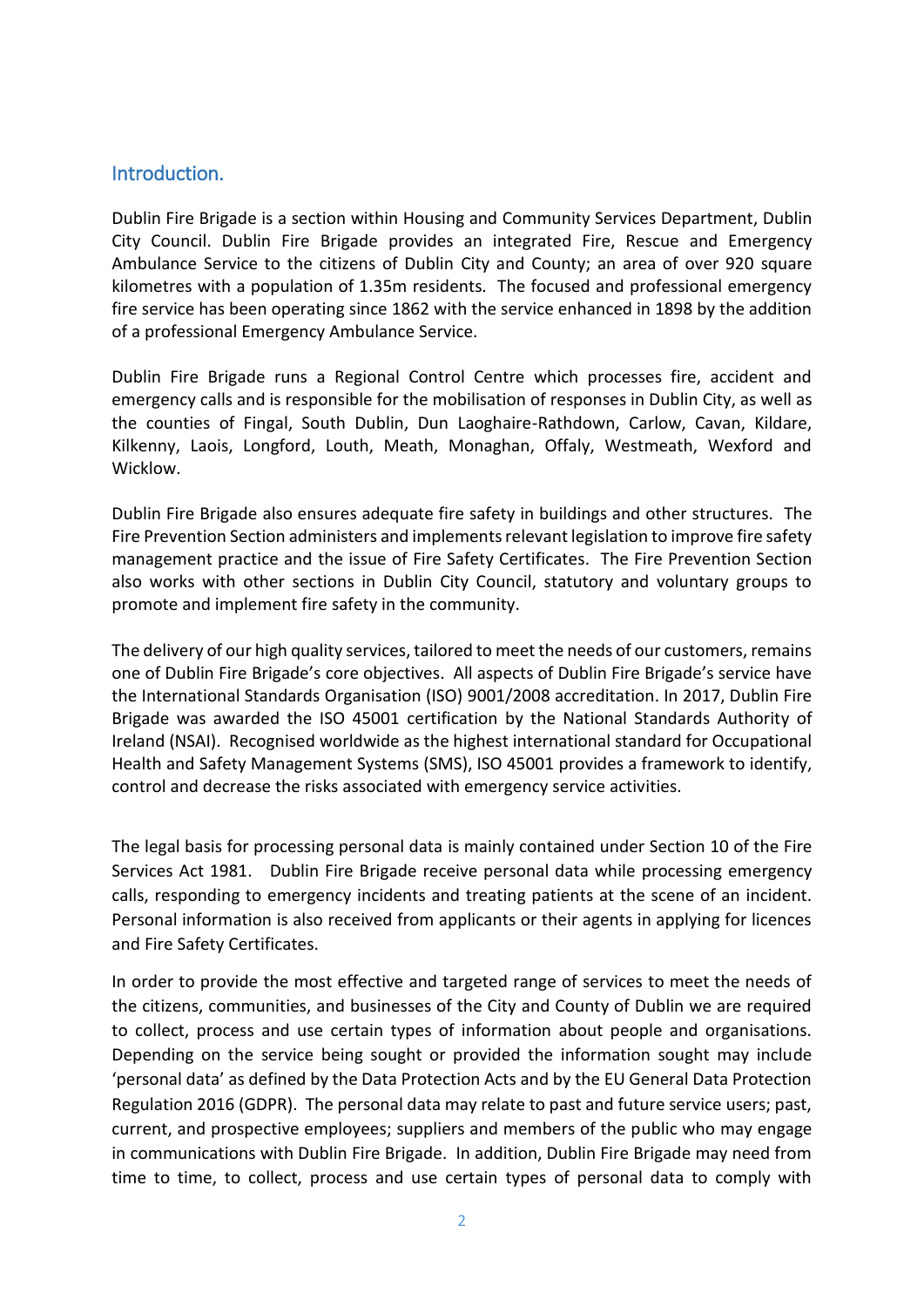regulatory or legislative requirements or as otherwise reasonably required for the performance of its functions.

## <span id="page-3-0"></span>Why do we have a privacy statement?

Dublin Fire Brigade has created this privacy statement in order to demonstrate our firm commitment to privacy and to assure you that in all your dealings with Dublin Fire Brigade, we will endeavour to ensure the security of that data you provided. Dublin Fire Brigade commits to using personal data which is

- Obtained lawfully, fairly and in a transparent manner.
- Obtained for only specified, explicit and legitimate purposes.
- Adequate, relevant and limited to what is necessary for the purpose it was obtained.
- Recorded, stored accurately and securely and where necessary kept up to date.
- Kept only for as long as necessary for the purposes for which it was obtained.
- Processed only in a manner that ensures the appropriate security of the personal data including against unauthorised or unlawful processing.

Dublin Fire Brigade may also share your information with other organisations where necessary and permitted or required by applicable law, including other public authorities and bodies. Personal data may also be shared with third party processors responsible for supporting Dublin Fire Brigade's operations.

We will retain your personal data only for as long as required for the performance of our functions, after which time it will be deleted by appropriate and secure methods.

## <span id="page-3-1"></span>Types of Personal Data.

#### <span id="page-3-2"></span>Emergency Calls.

The East Region Control Centre processes emergency fire and rescue calls for all of the counties in Leinster, Cavan and Monaghan. The Call Centre also processes emergency medical calls in Dublin and parts of the County of Dublin. The purpose of processing these emergency calls, is to facilitate a timely response to emergency fire incidents, emergency rescue incidents and emergency medical incidents. Types of personal data processed include, name, address, age, phone number, nature of the emergency. In responding to these incidents DFB may share personal data with other Local Authorities, the National Ambulance Service, Gardaí and other statutory bodies. The legal basis for processing the personal data is Section 10 of the Fire Services Act 1981 and Section 25 of the Fire Services Act 1981. These records are retained for five years before they are destroyed.

#### <span id="page-3-3"></span>Fire Reports.

When Dublin Fire Brigade operational crew attend a fire or an emergency rescue incident a fire report is completed. Some Fire Reports contain personal data, which has been received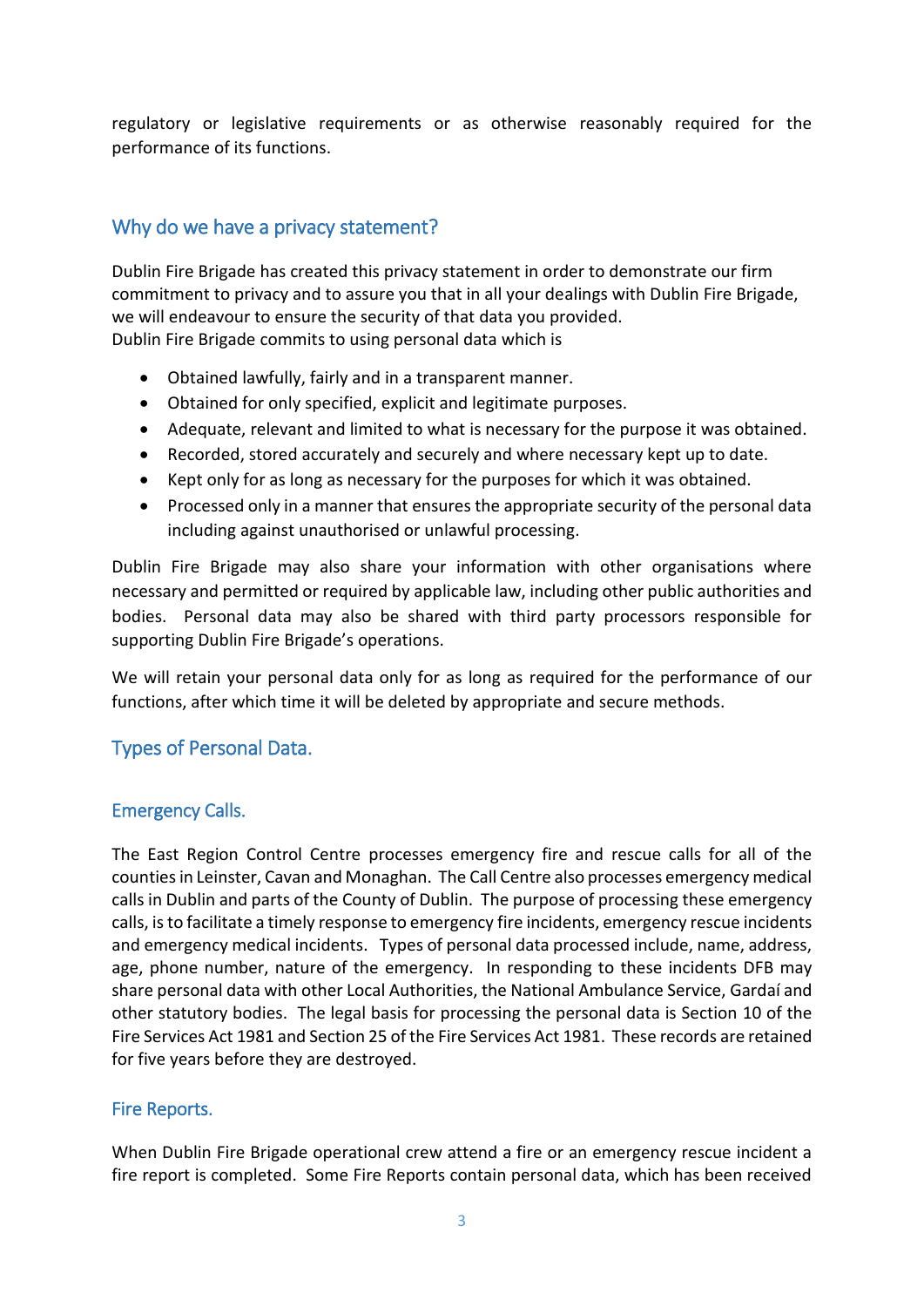at the incident. Types of personal data processed include, name, address, age, phone number, nature of the emergency. The legal basis for processing the personal data is Section 10 of the Fire Services Act 1981. Your information will not be shared with other organisations unless we have your consent or there is a legal basis for doing so. These reports are destroyed after 10 years and in cases of exposure to asbestos 40 years before they are destroyed.

#### <span id="page-4-0"></span>Patient Care Reports.

When Dublin Fire Brigade operational crew attend an emergency medical incident, a Patient Care Report is completed, which contains the patient's personal data. These reports are in duplicate, the original is handed over to the Health Service Executive (HSE) at patient hand over in hospitals. This duplicate record will not be shared with other organisations unless we have your consent or there is a legal basis for doing so. Types of personal data processed include, name, address, age, phone number, nature of the emergency. The legal basis for processing the personal data is Section 25 of the Fire Services Act 1981. Dublin Fire Brigade retains the duplicate part of these reports for 20 years before they are destroyed.

#### <span id="page-4-1"></span>Major Emergency Management & SEVESO Sites.

Dublin Fire Brigade operational crew in preparing /attending a major emergency incident/exercise or a SEVESO site incident/exercise may collect personal data. Types of personal data processed include, names, addresses, telephone numbers, injury details, incident/exercise details, briefing meetings, debriefing meetings. DFB may share this personal data with other Local Authorities, the National Ambulance Service, An Gardaí Siochana and other statutory bodies. The legal basis for processing the personal data is Control of Major Accident Hazards Regulations 2015 Seveso S.I.2009-2015. These records are usually destroyed after six years and in cases of exposure to asbestos 40 years.

#### <span id="page-4-2"></span>Fire Prevention.

Fire Safety Certificate applications may contain personal data, names, addresses, phone numbers. Dublin Fire Brigade may share this personal data with An Bord Pleanala and with the other Dublin Local Authorities. The legal basis for processing the personal data is Part B of the Second Schedule of the Building Regulations 1997. Records in relation to Fire Safety Certificates are held for the lifetime of the building.

Annual licencing records for excise licences, lottery licences, occasional licences, public dance hall licences, transfer of licences, restaurant licences, declaratory licences and ad-interim transfers. These applications may contain personal data such as names, addresses and phone number. Dublin Fire Brigade may share this personal data with the Courts Service. The legal basis for processing the personal data is Licensing Acts 1833-2011, Registration of Clubs Acts 1904-2008, Intoxicating Liquor Act 2008. These applications are held for a year before they are destroyed.

Event licence applications may include personal data such as names, addresses and phone numbers. The legal basis for processing the personal data is Licensing of Indoor Events Act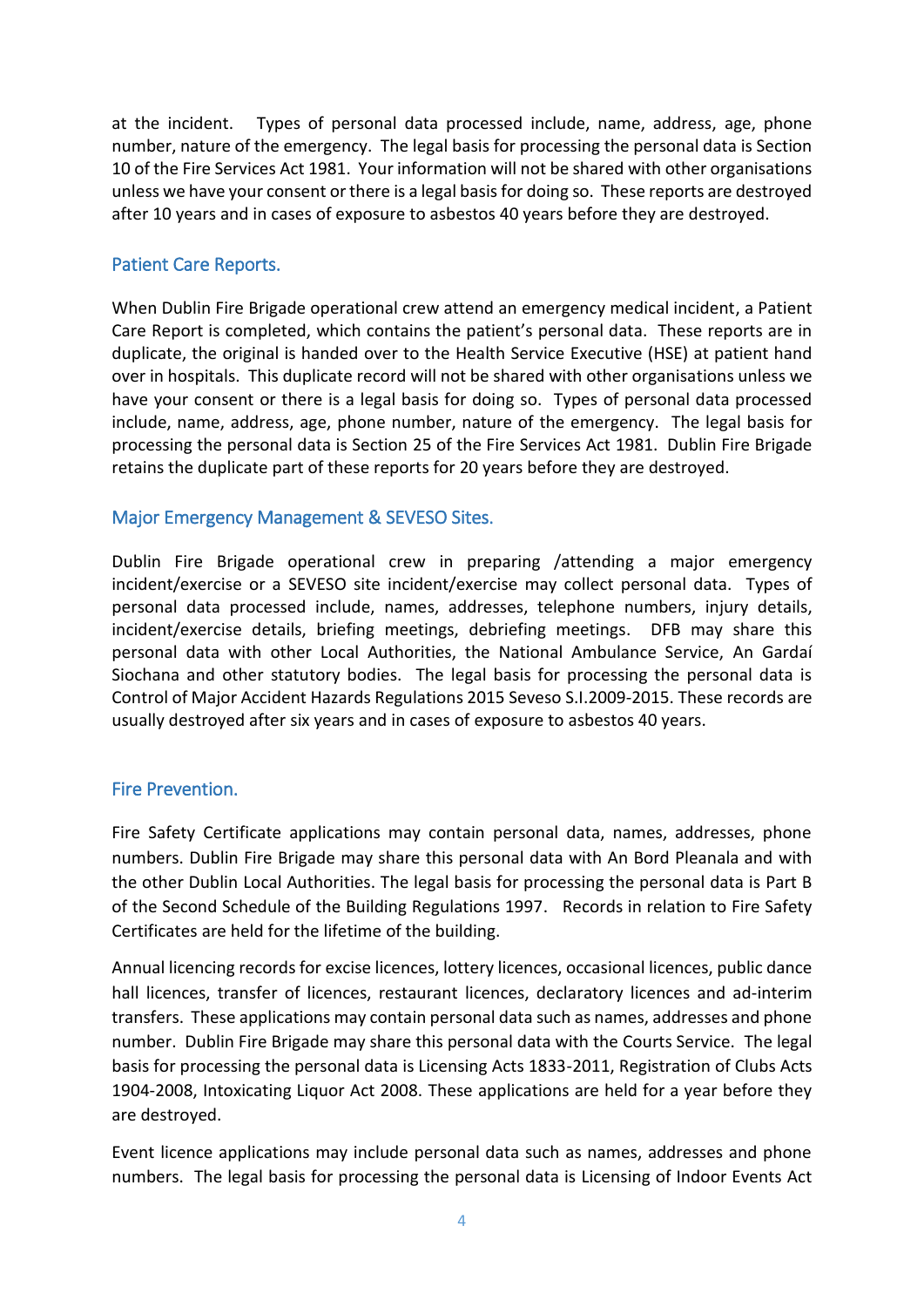2003 – S.I. No. 15, Planning and Development Act, 2000 S.I. No. 30 and Planning and Development (Licencing of Outdoor Events) Regulations, 2001, - S.I. No. 154. Event licence records are usually held for three years before they are destroyed.

#### <span id="page-5-0"></span>Payment for Goods and Services.

The Fire Brigade Accounts Section process invoices to suppliers for the receipt of goods and services on the Oracle Financial System. Personal information is sought to enable payments to be made to these suppliers, supplier's names, e-mail address, Tax No, PPS Number, Bank A/C Number, IBAN, BIC and Sort Code. The legal basis under Revenue Regulations and Taxes Consolidation Act 1997 (as amended by subsequent Acts up to and including the Finance Act 2018). These records are retained for a period of seven years.

## <span id="page-5-1"></span>Training Records.

Dublin Fire Brigade delivers training courses to members of the public, in doing so they may require personal data, such as names of the attendees, phone numbers and company details. The legal basis for processing the personal data is Section 15 of the Fire Services Act 1981. These records are retained for a period of 2 years.

## <span id="page-5-2"></span>Keeping Your Data Safe.

The security of your personal information is important to us. Dublin City Council has a range of procedures, policies, and systems to ensure that access to your data is controlled appropriately. Data is stored in a number of formats. Electronic data is stored on a secure network, data cannot be read without special knowledge, such as password, access to your data is also restricted to those members of staff that have approval to do so. Hard copies of data is also stored in-house, in areas where there is restricted access, records are also stored in secure archives. Hard copies of records are stored in two secured off site facilities, one owned by Dublin City Council and the other by a third party.

#### <span id="page-5-3"></span>Changes to or privacy statement.

We keep our privacy statement under regular review and we will place any updates on this web page.

#### <span id="page-5-4"></span>Governing Law and Jurisdiction.

This privacy statement and all issues regarding this website are governed exclusively by Irish Law and are subject to the exclusive jurisdiction of the Irish courts.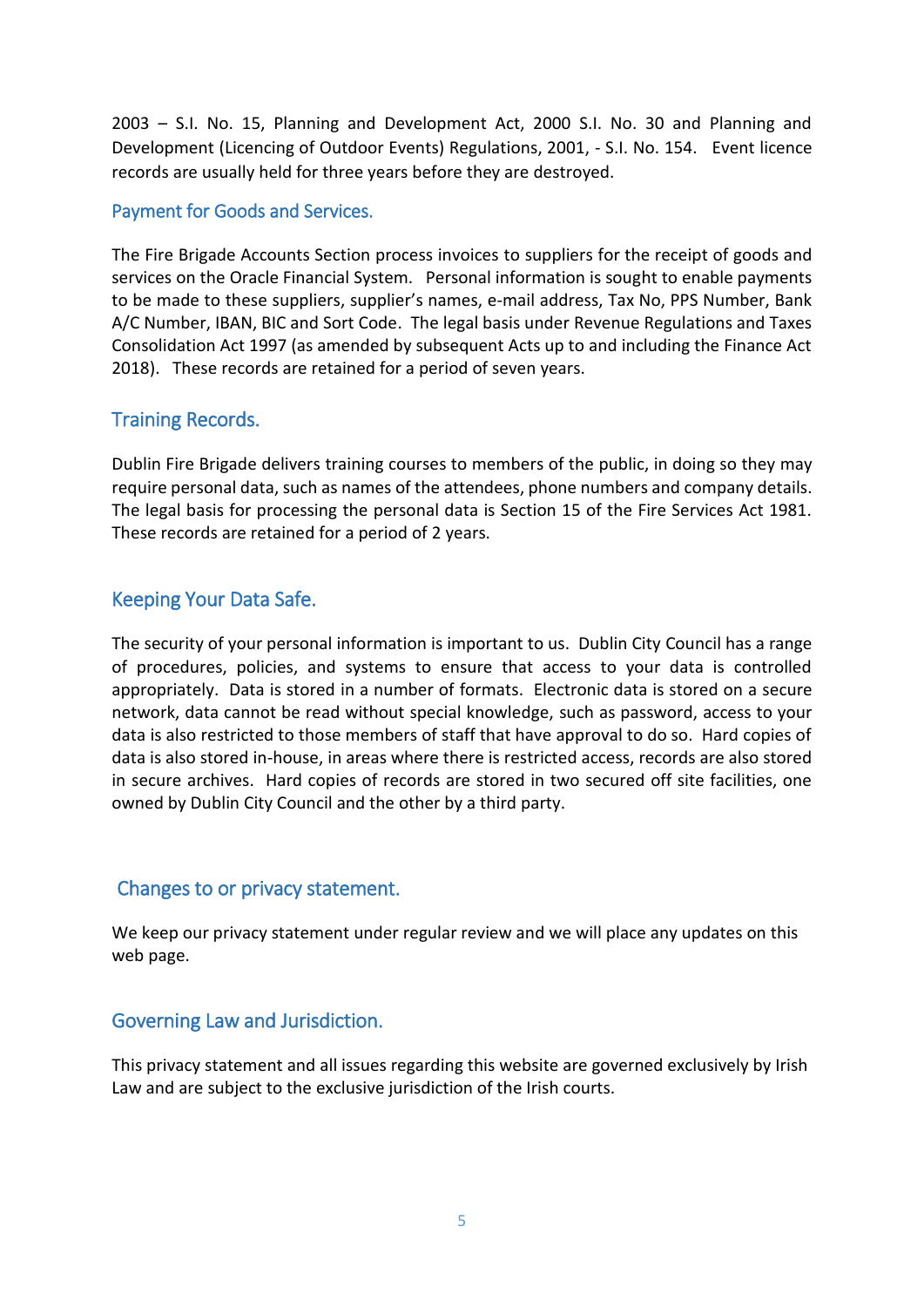# <span id="page-6-0"></span>Your rights.

You have the following rights, in certain circumstances and subject to applicable exemptions, in relation to your personal data:

- the right to access the personal data that we hold about you, together with other information about our processing of that personal data;
- the right to require us to rectify any inaccuracies in your personal data;
- the right to require us to erase your personal data;
- the right to request that we no longer process your personal data for particular purposes;
- the right to nominate a third party to access your data on your behalf.
- the right to object to our use of your personal data or the way in which we process it; and
- the right to receive your personal data, which you provided to us, in a structured, commonly used and machine-readable format or to require us to transmit that data to another controller.

# <span id="page-6-1"></span>Third Party Access.

DFB recognises your right to nominate a third party to access your data on your behalf. In order to facilitate this DFB will require a signed document containing your contact details and identifying the nominated third party. The document should also outline the data you require the third party to access.

#### *Please note that in order to protect your privacy, we take steps to verify your identity and that of any nominated third party before granting access to your personal data.*

If you would like to exercise any of these rights, please submit a request to our Data Protection Officer outlining the specific details you request.

Address: Data Protection Officer, Law Department, Dublin City Council, Block 3, Floor 3, Civic Offices, Dublin 8.

Email [dataprotection@dublincity.ie](mailto:dataprotection@dublincity.ie) Tel 01 2223775

All valid requests will be processed without undue delay and in any event within one month of receipt of the request. This period may be extended up to two months where necessary.